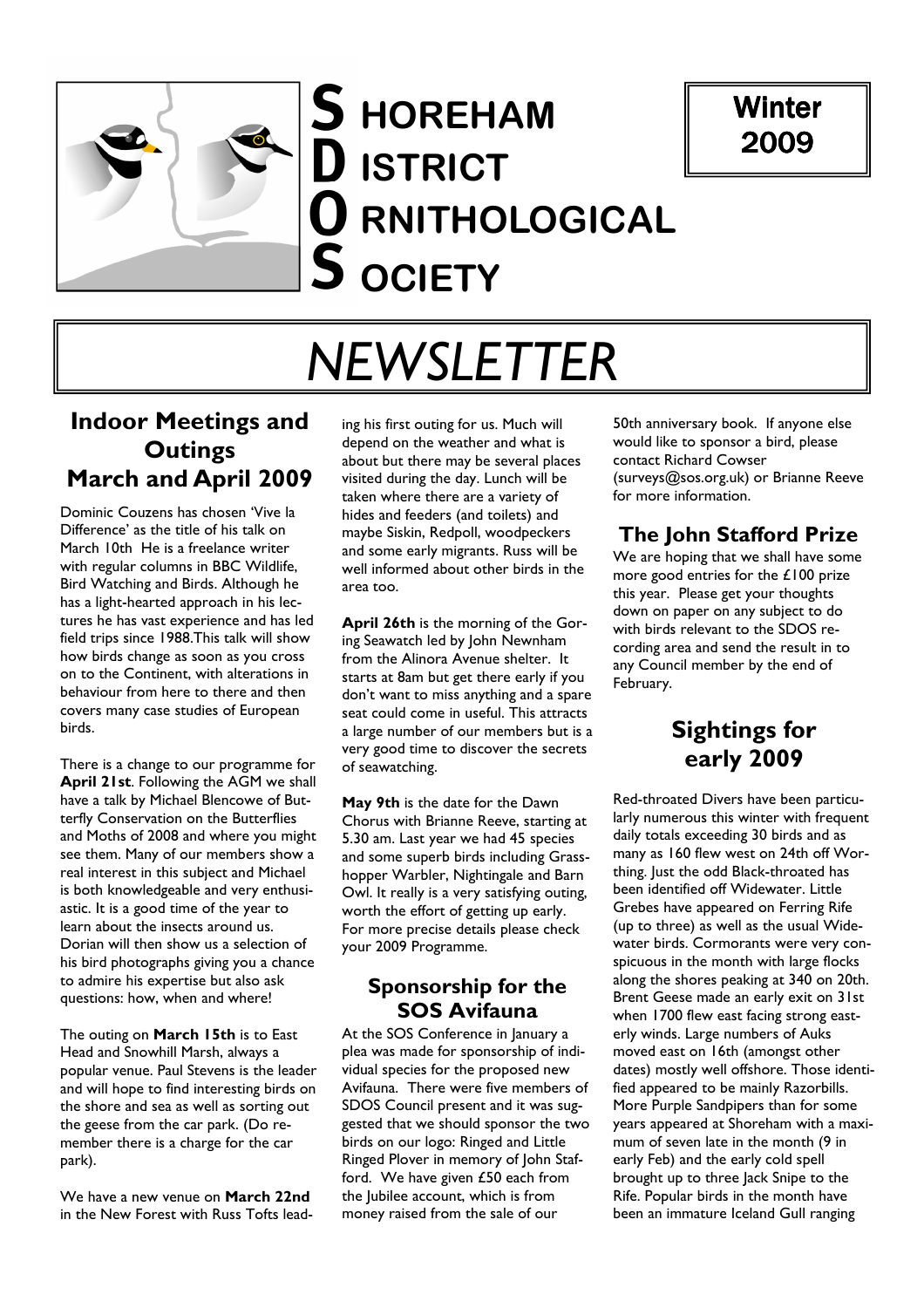between Hove Lagoon and Shoreham Harbour mouth and a Black Redstart and the familiar Water Rail at Widewater. The outing on 18th to Beeding Brooks was excellent for Owls with two Short-eared and three Barn. On the downs at Chantry Hill a finch flock contained up to 20 Bramblings and another behind the Cement Works along from Mill Hill revealed several Tree Sparrows. Early February saw the arrival of huge numbers of Fieldfares into the area driven by snow and ice from the east.

#### Clive Hope

## Seawatching at Worthing beach in the final quarter of 2008

The following notes are taken from my personal log, but give 'a flavour' of seawatching activity between October and December

#### **October**

One of the autumn's best days was the 4th when a Pomarine Skua, 24 Arctic Skuas, four Great Skuas and the first Red-throated Divers of the autumn passed, whilst 2 Shags sat offshore. The 5th produced a late Balearic Shearwater, two Great Skuas, a single Arctic Skua, and a Little Gull. Small numbers of a wide species variety were seen on 6th and included single Great and Arctic Skuas, Little Gull, Eider, Razorbill, and close views of a Merlin dashing E offshore. Two further Little Gulls and a Great Skua passed on 7th. The remainder of the month was unremarkable with the commoner species seen mainly in small numbers, and watches were often punctuated by the calls of Siskins. Goldfinches moved mainly east in good numbers. Very few Mediterranean Gulls were seen. Auks began to appear in low numbers.

#### November

A Peregrine flew east well offshore on 1st, scattering a group of passing Razorbills in all directions and four Redpolls flew east along the beach. Again small numbers of the commoner species dominated although very few Brent Geese were noted during the whole threemonth period. Unusual were three Golden Plovers on 3rd. A late Great Skua passed on 8th and a Velvet Scoter flew west with Common Scoters on 14th. There was no repeat of the 'Skua/

Kittiwake/Little Auk' bonanza of this time in 2007. The 15th was notable for a small grebe, either Slavonian or Black-necked, which landed on the sea but was too distant for specific identification. The first Black-throated Divers of the late-year, two first-winter birds were close inshore on 17th and 100+ Red-breasted Mergansers and a Black-throated Diver were on the sea on the following day. The 22nd produced a Marsh Harrier flying west well offshore, with three Eider on the sea that stayed around for several days. A superb male Goldeneye flew east close inshore on 23rd and a Woodcock arrived from the south and continued inland. On the same day a weather front cleared from the west late morning, and an Arctic Skua passed at 1215 – closely followed at 1220 by a close juvenile Pomarine Skua which lazily mobbed Herring Gulls before continuing west. Meanwhile three Little Gulls flew east. An adult Red-necked Grebe was offshore on 27th and a juvenile was off Ferring beach on 28th both birds rather elusive. The 30th was another good day with four Velvet Scoters, a Great Northern Diver, a Black-throated Diver 12 Red-throated Divers, and another Great Skua.

#### December

Yet another Great Skua flew W on 2nd, and two Shags were again offshore as was one Black-throated Diver. Little was then seen until 12th when an Arctic Skua and 145 Kittiwakes were logged. The 14th produced a healthy 62 Red-throated Divers and auks began to appear in numbers exceeding 100. On 24th, a Shag sat offshore with a Red-throated Diver and a Fulmar, unusual for this time of year, flew west. Great Crested Grebe numbers built up to over three hundred between Worthing and Ferring on this day.

Gannet numbers improved with 221 on Christmas Day and on Boxing Day an unidentified Grey Goose passed east. Very unusual were three Blacktailed Godwits passing east and three incoming Lapwings. 303 large auks flew east in 3/4 hour. The majority of identified large auks during this period were Razorbills. My final seawatch of the year produced 7 Eiders, one Little Egret, and a Shag.

Notably neither Little Auk nor Sooty Shearwater was noted during the lateyear.

Dave Smith

## The Black Isle

The grid reference NH 748, 757 was the first clue given to my husband on his birthday; the task was to discover the location of his surprise holiday during the Easter holidays last year. The destination was the Black Isle, on the East coast of Scotland and although it was not intended to be a birding trip, (especially not with a two-year old in tow) the beauty of being a birder and having a keen eye means it is a hobby that can be put to good use wherever you are. The birdlife certainly kept me happy!

Our holiday accommodation was a tiny cottage beside the lighthouse at the tip of Chanonry Point, a v-shaped promontory that juts right into the waters of the Moray Firth. According to the brochures, Chanonry Point is one of the best sites in Europe for land-based dolphin watching and this certainly proved to be true. In spite of the cold, we could have spent all day on the beach beside the cottage, gazing out at the steely grey body of water, ever hopeful of spotting a dorsal fin breaking the water. Luckily, the hour either side of high tide was the optimum viewing period so this allowed us plenty of time during the day to explore the rest of the Black Isle and its environs.

Being in charge of organising the daily outings, and having done my research, I managed to ensure we were never too far away from an RSPB reserve - perfect for keeping an eye out for any local specialities this part of Scotland had to offer.

Nestled in the village of Rosemarkie was the Fairy Glen RSPB reserve; a deep valley of broad-leaved woodland through which the Markie Burn runs. With springs, rapids and waterfalls, the target birds were Grey Wagtail and Dipper. The rugged paths beside the fast-flowing burn were treacherously muddy, which meant it was difficult to concentrate on anything other than where you were placing your feet. Luckily, the Dippers were very obliging and alerted us to their presence with their piercing, metallic calls as they whizzed past, low over the water. Although we were not quick enough to see where they settled each time, they kept us entertained with their regular patrol up and down the burn as we followed the trails. We chose to have a rest stop at the waterfall and it wasn't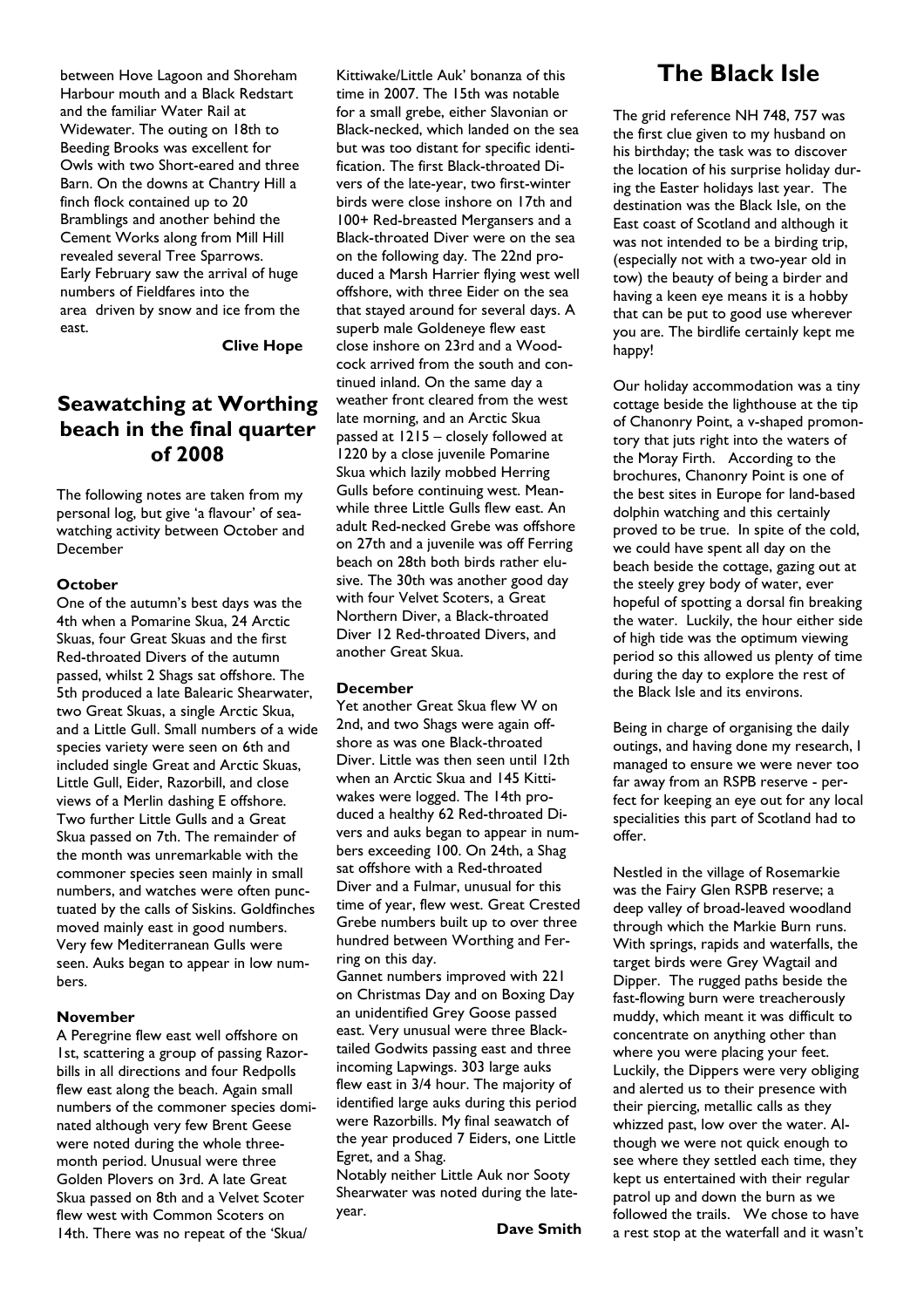long before we noticed the comings and goings of a pair of Grey Wagtails. They were darting in and out of a crevice right beside the cascade of water, and closer inspection through the binoculars revealed that the gap was full of nesting materials. The pair industriously flew back and forwards, perching intermittently on the branches overhanging the pool in front of the waterfall. This afforded us a much closer look at them and their yellow upperparts seemed to glow against the moss-covered trees and rocks. Satisfied with seeing the Dippers and wagtails, we were then much more aware of the abundance of typical woodland birds around us. We had read that Fulmars had taken to nesting on the inland cliffs that adjoin the reserve but alas, there was no sign of those! However, a lone Buzzard circling effortlessly above the canopy rounded off a lovely day of walking through the glen.

Udale Bay, another RSPB reserve on the north coast of the Black Isle, lies on the shores of the Cromarty Firth. It is part of an extensive area of salt marsh and although the gargantuan oilrigs moored in the firth dominate, they certainly do not detract from the birdlife. The tide, at the time of our visit did not allow for the wader spectaculars we had read about, but the roadside hide provided welcome shelter from the elements and we rapidly ticked off a number of species. A Grey Heron stood motionless in a tidal creek literally a stones throw from the hide and Curlew, Redshank and Oystercatchers probed the mud between the energetic Ringed Plovers and the Cormorants that were loafing about. Swans were gliding up the gulleys that criss-cross the saltmarsh and Greylag Geese were feeding frenetically in the swathes of eelgrass. The highlight however was hearing the shout 'Osprey!' from a fellow birder who had spotted it taking off from the upper platform of an oilrig. We were treated to glorious views as it glided over the bay.

Driving around and about the peninsula of the Black Isle on a day of sightseeing (where birding was limited to gazing out of the car window) produced a lone Red Kite soaring above the South Sutor headland at the entrance to Cromarty Firth. Red Kites were reintroduced to the Black Isle in 1989 in a joint project between the RSPB and what was the Nature Conservancy Council (Natural England) and we saw several others during our stay. The surrounding marshland and farmland gave us plenty of opportunities to see birds that are familiar to us 'down South' in their coastal environment at home here in their breeding habitats. Seemingly every other fence post was occupied by Oystercatchers and Redshank standing sentinel, Lapwings performed their tumbling aerial display flights and the bubbling call of the Curlew added to the atmosphere of the landscape. Nigg Bay on the opposite side of the Cromarty Firth is another RSPB reserve and with areas of wet grassland, salt marsh and mudflats offers similar habitats and birds as Udale Bay across the water. With the tide particularly high by the time we arrived, we stopped only for some fish and chips and observed the seals that were hauled out on the rocks. The telegraph poles on the hills above Munlochy Bay, a large inland tidal creek in the south of the peninsula, were regularly used as perches for Buzzards and Osprey and we frequently made use of a convenient roadside lay-by to do a spot of in-car birding.

Reverting to being true tourists, we made our way to Loch Ness for the day and having satisfied our son with monsters and castles, we travelled back on the south side of the loch; definitely the road less travelled! The landscape here was much wilder, snow still graced the top of the mountains and we spotted Red Deer stags amongst the heather and rocks. The true purpose of this detour was to visit Loch Ruthven, the little gem that plays host to the main breeding population of Slavonian Grebes. The time of our trip coincided with the best time of year to catch a glimpse of them, although with only around 40 breeding pairs, we didn't want to get too excited. We aimed to stake out the loch from the hide and wait patiently for our quarry, seeing as we had come all this way! We could see the dark waters from the elevated car park and immediately we spotted two black dots in the middle of the loch so we hastily made our way down the track towards the rocky shore. Our rapid progress was hindered by Common Toads that were crawling all over the footpath, making their way to and from the shallow waters and muddy pools on either side – they were everywhere! However, before we even reached the hide, we could see the two small dots had multiplied and peeking through the sedges, saw that we were actually in the presence of four Slavonian Grebes, elegantly resplendent with the swash of gold on

their heads illuminated against their dark, glossy plumage. Apart from the toads around our feet, our attention was focused purely on the grebes and the only other birds I had actually bothered to record in my notebook were Wigeon and Teal!

In between our sightseeing and birding excursions we were based at Chanonry Point, and we spent many hours braving the elements on the shore, glued to the windows of the cottage or for maximum viewing opportunities, with heads stuck out of the Velux window in the attic! Of course all this was in the hope of spotting the Bottle-nosed Dolphins that are resident in the Moray Firth. Chanonry Point is their favoured feeding ground as the deep channels allow the dolphins to lie in wait for the fish brought in either side of the high tide. The constant sea watching obviously paid dividends in terms of birdlife; mainly Black and Common Guillemots, daily skeins of Greylag Geese drifting like smoke, Red-breasted Mergansers, Turnstones, Cormorants, Brent Geese and plenty of noisy gulls. Harbour Porpoise and Grey Seals teased us constantly and at times the seals seemed to be watching us as they stuck their heads out of the water like periscopes! We were however rewarded with daily sightings of the Bottle-nosed Dolphins and a mother and calf frequently played around one of the inshore buoys which meant we could watch them in comfort through binoculars whilst sitting on the sofa! However, nothing beat being wrapped up warm down on the shore, literally metres from the feeding frenzy, watching the dolphins leap right before our eyes. Despite being a true birder, of all the creatures we saw, the dolphins definitely stole the show!

Mary Ferrier

## Garden Birds

A reminder from our Garden Bird Survey co-ordinator, Martin Ford, that returns for 2008 should now be sent to him. Thanks to all those who have faithfully contributed their records. If any members, who do not already do so and who live in the SDOS recording area, would like to contribute their weekly garden bird sightings, please contact Martin (01903 242708) for forms and details. This will be the  $10<sup>th</sup>$  year of the survey in this format with approximately thirty members taking part each year.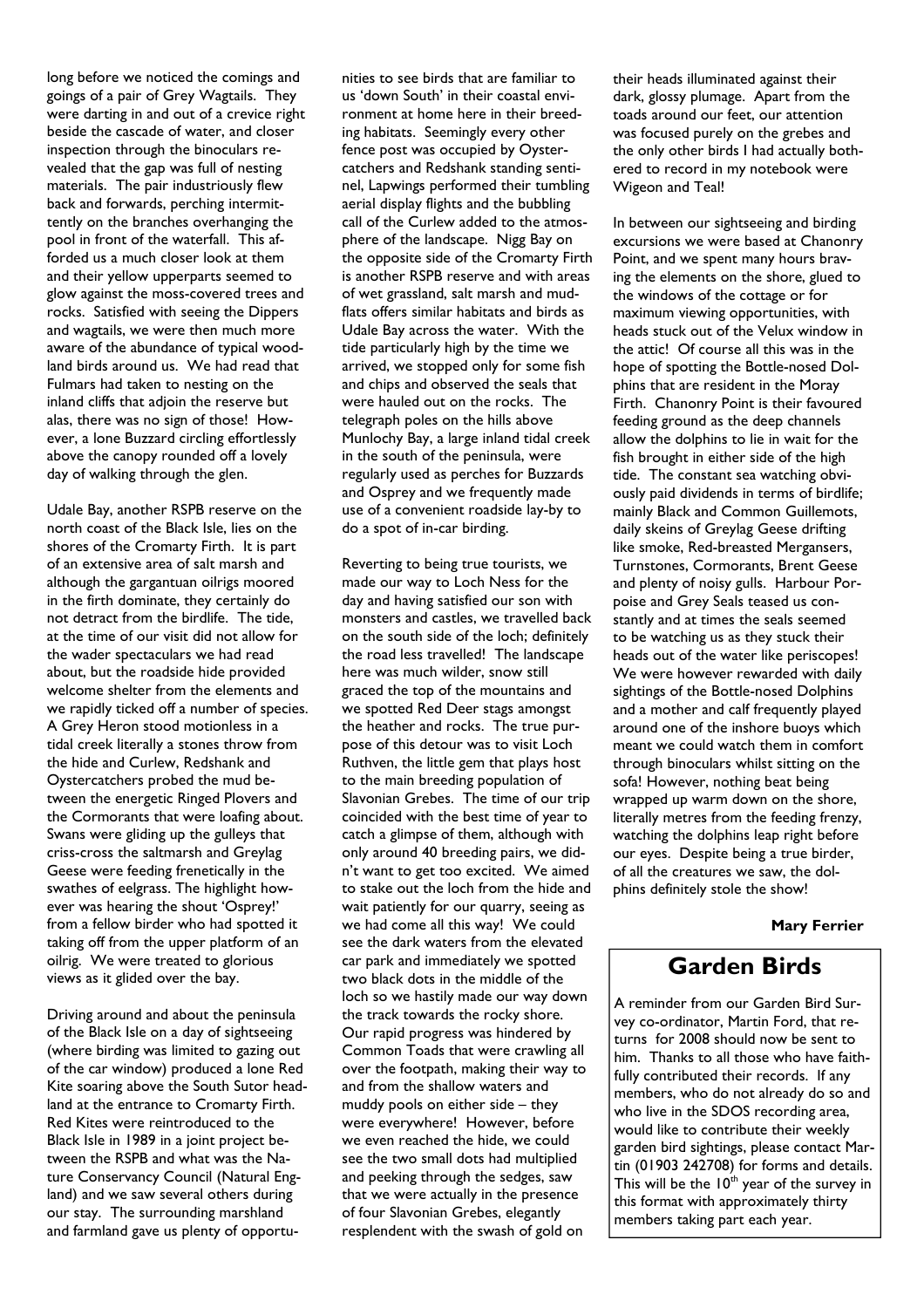## The progress in the local area.

It cannot have escaped the attention of the membership that there is currently a large national bird Atlas survey. The ambitious plan is to plot the distribution and estimate the abundance of both breeding and wintering birds in each 10-km square in Britain and Ireland during the four year period 2007 -2011. Whilst doing this the Sussex Ornithological Society (SOS) is conducting the survey at a tetrad (2km x 2km grid square) level. The progress, aims and the presentation of the results at a county level can be seen on the SOS website at www.sos.org.uk.

How are we doing in the Shoreham area? With a local society this should be amongst the best recorded areas in the county. The first map shows the winter (November 2007 –February 2008) tetrad distribution for Carrion Crow in the SDOS recording area; a large, noisy and obvious bird which is likely to be present in each tetrad. This gives a broad indication of the widespread recording in the local area and it is likely that the gaps are areas which have not been visited, or if visited not recorded!



The provisional maps of some species, like the Marsh Tit shown below, may start to reveal where this species is most frequently encountered in our area. It is, so far virtually absent from the eastern portion of our area.

The records for the 2007-08 winter suggested that winter thrushes did not enter the urban districts in large numbers. Certainly this current winter, with the coldest period for the last decade, may have forced these, and other unusual species, into our gardens. I have heard anecdotal news of Fieldfares in local gardens in recent months and hopefully these will have been recorded to add to the map of Fieldfares.

The second of the winter periods draws to a close at the end of February so it is likely that there are many more symbols already on these maps. For those interested in viewing a full range of the local maps these can be found in the file sections on the society's yahoo group site.

So how can you help? The methodology of the survey has been described in previous Newsletters and can be found on the BTO website (see below). By now most of the local Timed Tetrad Visits (TTVs) have already been done or allocated to observers. There are, however, a few gaps and certain areas of Sussex require more cover (see SOS website). There are also many thousands of roving records received but, here too, there are areas in the county (including parts of the SDOS area) where more recording would fill many gaps. The essence to achieve the most complete distribution maps is to encourage as many observers as possible to assiduously record and log their observations for common, scarce and rare species. Realistically this can be done in three ways:-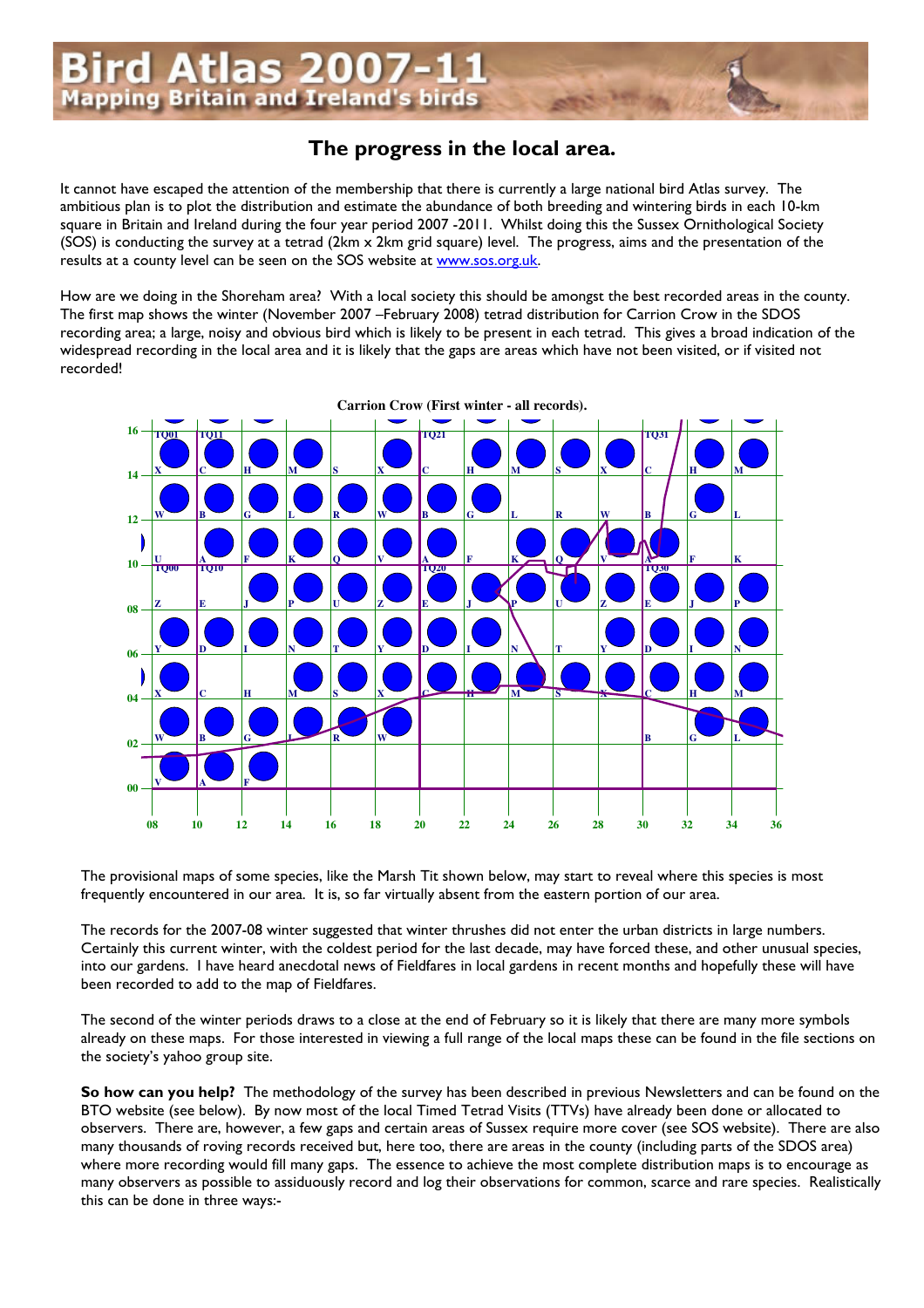

- 1. Entering Roving Records on-line into the Atlas at http://blx1.bto.org/atlas/
- 2. Enter species lists or casual records into the BTO's BirdTrack recording system at http://blx1.bto.org/birdtrack/? Refresh=true . Please ensure, however, your sites are defined at a tetrad or 1 km square level.
- 3. Enter your sightings into the SOS's data-base by using the "Record Capture" software. This can be obtained, with instructions, by downloading from the SOS website at http://www.sos.org.uk/records/submission-forms-programs-andlists.html .

In April the second breeding season starts bringing with it the additional challenges of recording levels of breeding certainty. At least by then the days are longer, the weather warmer and more conducive to get out in the field doing survey work.